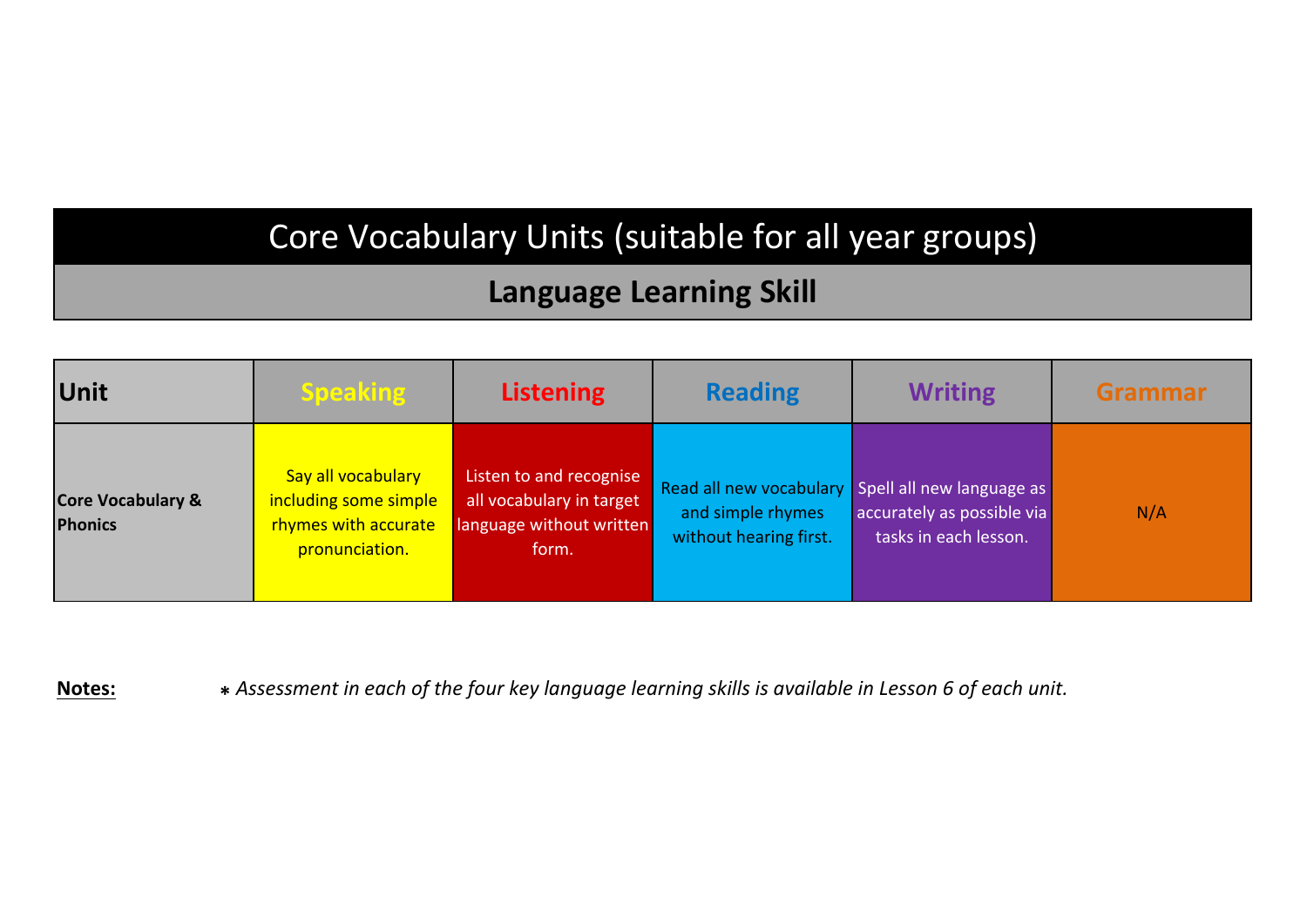# Early Language Learning Units (suitable for KS1 & year 3)

| <b>Unit</b>                                     | <b>Speaking</b>                                                                                                       | <b>Listening</b>                                                                                  | <b>Reading</b>                                                                                   | <b>Writing</b>                                                                                            | Grammar                                                                                                    |
|-------------------------------------------------|-----------------------------------------------------------------------------------------------------------------------|---------------------------------------------------------------------------------------------------|--------------------------------------------------------------------------------------------------|-----------------------------------------------------------------------------------------------------------|------------------------------------------------------------------------------------------------------------|
| I am learning French /<br>Spanish / Italian (*) | Say colours and numbers<br>1-10. Role play on saying<br>how you are and what your<br>name is.                         | Listen to model role-plays<br>and infer meaning.<br>Numbers listening exercise.                   | Match colours to written<br>form. Match written form<br>of numbers to digits.                    | Activities lessons 1-5.<br>Create name labels.<br>Worksheets in lesson 5.                                 | N/A                                                                                                        |
| Animals (*)                                     | Activities in lessons 1-5. Be<br>able to say "I am" plus an<br>animal in foreign language<br>by end of unit.          | Activities in lessons 1-5.<br>Match sound to animal<br>picture / word / phrase.                   | Activities in lessons 1-5.<br>Match word to animal<br>picture / word / phrase in<br>English.     | Activities in lessons 1-5.<br><b>Differentiated worksheets</b><br>in lesson 5.                            | Introduction of gender via<br>the indefinite article and<br>first person singular of the<br>verb 'to be'.  |
| Musical Instruments (*)                         | Activities in lessons 1-5. Be<br>able to say "I play" plus<br>an instrument in foreign<br>language by end of unit.    | Activities in lessons 1-5.<br>Match sound to instrument<br>sound / picture / word /<br>phrase.    | Activities in lessons 1-5.<br>Match word to instrument<br>picture / word / phrase in<br>English. | Activities in lessons 1-5.<br><b>Differentiated worksheets</b><br>in lesson 5.                            | Definite article /<br>quantitative article. First<br>person singular of verb 'to<br>play' (an instrument). |
| Little Red Riding Hood (*)                      | <b>Activities in lessons 1-5. Say</b><br>words / parts of the story<br>or retell the story in the<br>target language. | Listen to story in lessons<br>1-3 and understand<br>meaning. Match what they<br>hear to pictures. | Read the story and<br>understand meaning.<br>Match picture, word and<br>phrase cards.            | Activities in lessons 1-5.<br><b>Differentiated worksheets</b><br>in lesson 5 including mind-<br>mapping. | Definite articles with parts<br>of the body (lessons 4-5).                                                 |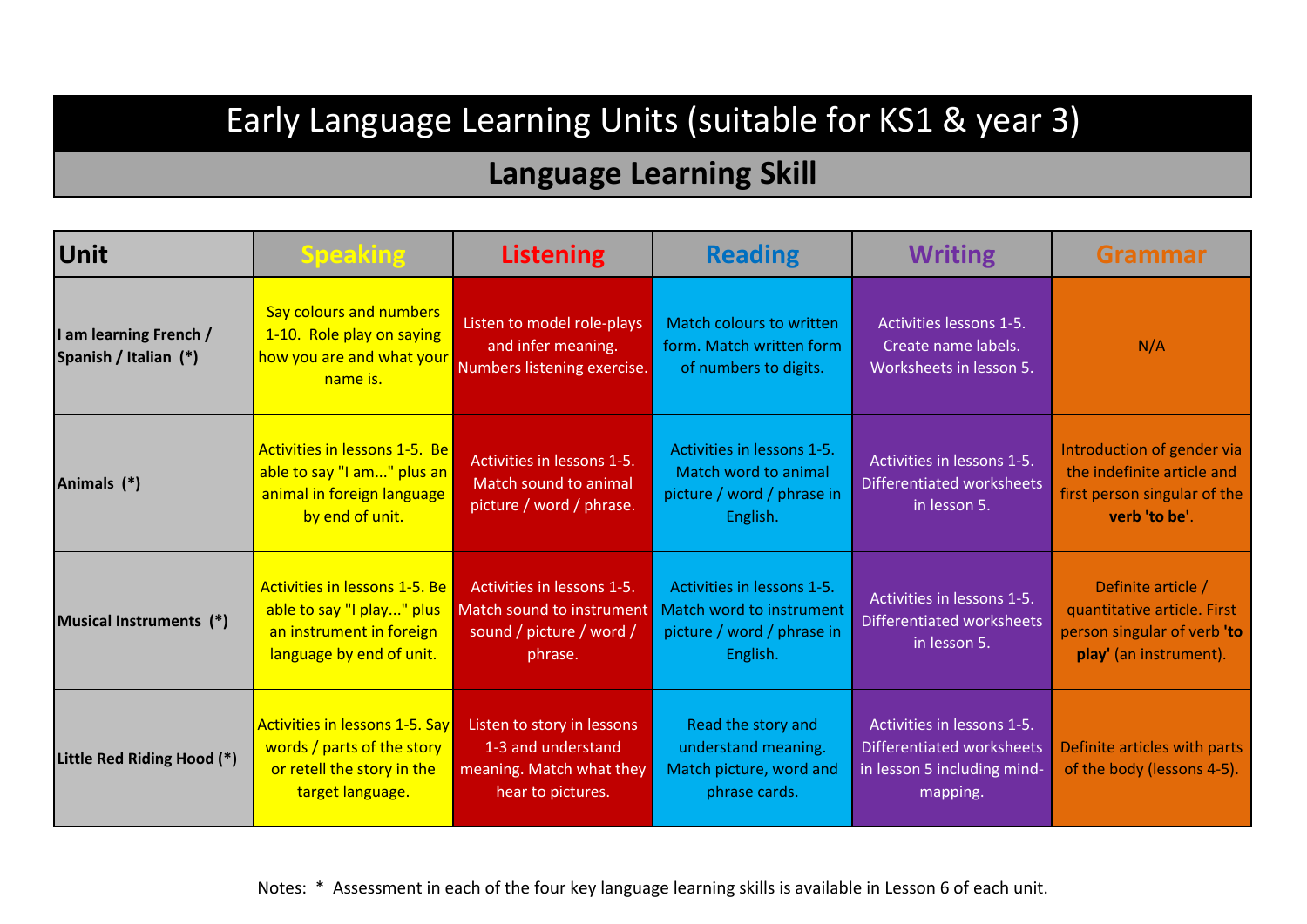## Early Language Learning Units (suitable for KS1 & year 3)

| <b>Unit</b>                | <b>Speaking</b>                                                                                                                                   | <b>Listening</b>                                                                                                          | <b>Reading</b>                                                                                                                          | <b>Writing</b>                                                                                                                  | <b>Grammar</b>                                                                                                                             |
|----------------------------|---------------------------------------------------------------------------------------------------------------------------------------------------|---------------------------------------------------------------------------------------------------------------------------|-----------------------------------------------------------------------------------------------------------------------------------------|---------------------------------------------------------------------------------------------------------------------------------|--------------------------------------------------------------------------------------------------------------------------------------------|
| I am able to / I can $(*)$ | Activities in lessons 1-5. Say<br>"I am able to" / "I can"<br>plus activity by end of unit.                                                       | Activities in lessons 1-5.<br>Match sound to picture /<br>word / phrase.                                                  | Activities in lessons 1-5.<br>Match key verb to picture /<br>word / phrase in English.                                                  | Activities in lessons 1-5.<br><b>Differentiated worksheets</b><br>in lesson 5.                                                  | Modal verb followed by<br>infinitive. "I am able to" /<br>'I can" plus verb infinitive.<br>First person singular only.                     |
| Ancient Britain (*)        | <b>Activities in lessons 1-5. Say</b><br>"I am, I have and I live"<br>dependant on whether<br>they are a from stone,<br>bronze or iron age.       | Activities in lessons 1-5.<br>Match sound to picture /<br>word / phrase.<br><b>Understanding slightly</b><br>longer text. | Activities in lessons 1-5.<br>Match key nouns to picture<br>/ word / phrase in English.                                                 | Activities in lessons 1-5.<br><b>Differentiated worksheets</b><br>in all lessons. Working<br>towards writing a short<br>phrase. | First person singular of<br>three high frequency verbs.<br>"I am  I have  I live".                                                         |
| Fruits (*)                 | Activities in lessons 1-5.<br>Name 10 fruits and say "I<br>like" and I don't like"<br>plus a fruit by end of unit.                                | Activities in lessons 1-5.<br>Match sound to picture /<br>word / phrase.<br><b>Understanding slightly</b><br>longer text. | Activities in lessons 1-5.<br>Match key nouns to picture<br>/ word / phrase in English.<br>Short and simple reading<br>tasks by week 5. | Activities in lessons 1-5.<br><b>Differentiated worksheets</b><br>in all lessons.                                               | Indefinite article with fruits.<br>How to articulate a simple<br>opinion. "I like" and "I<br>don't like" plus the fruit in<br>plural form. |
| Vegetables (*)             | Activities in lessons 1-5.<br>Short role play using "I<br>would like" and the<br>quantity of vegetable (1kg<br>and 1/2kg only) by end of<br>unit. | Activities in lessons 1-5.<br>Match sound to picture /<br>word / phrase.<br>Understanding slightly<br>longer text.        | Activities in lessons 1-5.<br>Match key nouns to picture<br>/ word / phrase in English.<br>Short and simple reading<br>tasks by week 5. | Activities in lessons 1-5.<br><b>Differentiated worksheets</b><br>every lesson.                                                 | Plural use of the definite<br>article plus high frequency<br>structure "I would like"<br>plus first person singular of<br>verb "to have".  |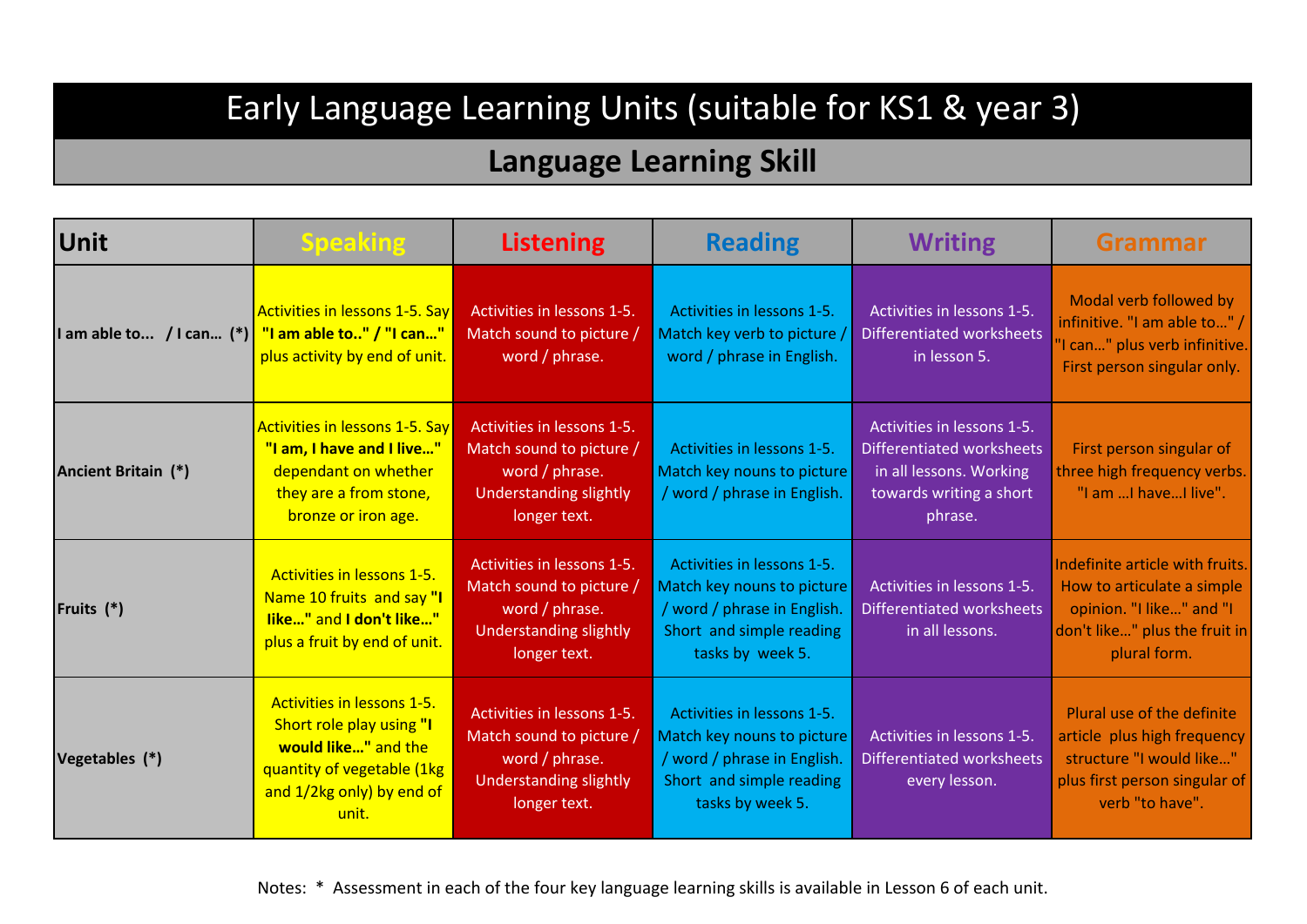#### **Language Learning Skill**

| <b>Unit</b>                  | <b>Speaking</b>                                                                                                    | <b>Listening</b>                                                                                                                       | <b>Reading</b>                                                                                                                         | <b>Writing</b>                                                                                                                                         | <b>Grammar</b>                                                                                                      |
|------------------------------|--------------------------------------------------------------------------------------------------------------------|----------------------------------------------------------------------------------------------------------------------------------------|----------------------------------------------------------------------------------------------------------------------------------------|--------------------------------------------------------------------------------------------------------------------------------------------------------|---------------------------------------------------------------------------------------------------------------------|
| <b>Presenting Myself (*)</b> | Activities in lessons 1-5.<br>Perform role play with<br>name, age, where they live<br>and nationality in lesson 5. | Activities in lessons 1-5.<br>Match sound to picture /<br>word / phrase. Numbers<br>1-20 listening exercise in<br>lesson 3.            | Activities in lessons 1-5.<br>Read role-plays and<br>understand the content.                                                           | Activities in lessons 1-5.<br>Lesson 5 contains<br>differentiated numbers<br>worksheets and ID card.<br><b>Extended written</b><br>opportunity week 5. | <b>Nationalities and adjectival</b><br>agreement based on<br>gender.                                                |
| Family (*)                   | Activities in lessons 1-5.<br>Present orally on your / a<br>family in lesson 5.                                    | Activities in lessons 1-5.<br>Match sounds to picture /<br>word / phrase.                                                              | Activities in lessons 1-5.<br>Longer reading task in<br>lesson 5.                                                                      | Activities in lessons 1-5.<br>Lesson 5 contains a written<br>presentation based on a /<br>your family. Extended<br>written opportunity week<br>5.      | Different possessives for<br>'MY'. Moving from 1st<br>person to 3rd person<br>singular with 'he / she is<br>called' |
| The Tudors. (*)              | Various activities in lessons<br>$1 - 5$                                                                           | Identifying verbs,<br>adjectives and nouns from<br>extended text in lesson 2.<br>Describing the wives of<br>Henry VIII in lessons 3-5. | Identifying verbs,<br>adjectives and nouns from<br>extended text in lesson 2.<br>Describing the wives of<br>Henry VIII in lessons 3-5. | Identifying verbs,<br>adjectives and nouns from<br>extended text in lesson 2.<br>Describing the wives of<br>Henry VIII in lessons 3-5.                 | A general introduction to<br>the past tense in the target<br>language.                                              |
| Habitats (Yrs 3-4) (*)       | Activities in lessons 1-5.<br>Present orally on an animal<br>and its habitat in lesson 5<br>(framework provided).  | Activities in lessons 1-5.<br>Match sound to picture /<br>word / phrase.                                                               | Activities in lessons 1-5.<br>Match word to picture /<br>sound / phrase.                                                               | Activities in lessons 1-5.<br>Written presentations on<br>an animal and its habitat in<br>lesson 5 (framework<br>provided).                            | Introduction to the verbs<br>'to live' and 'to grow' (full<br>conjugation available in yrs<br>5-6 version).         |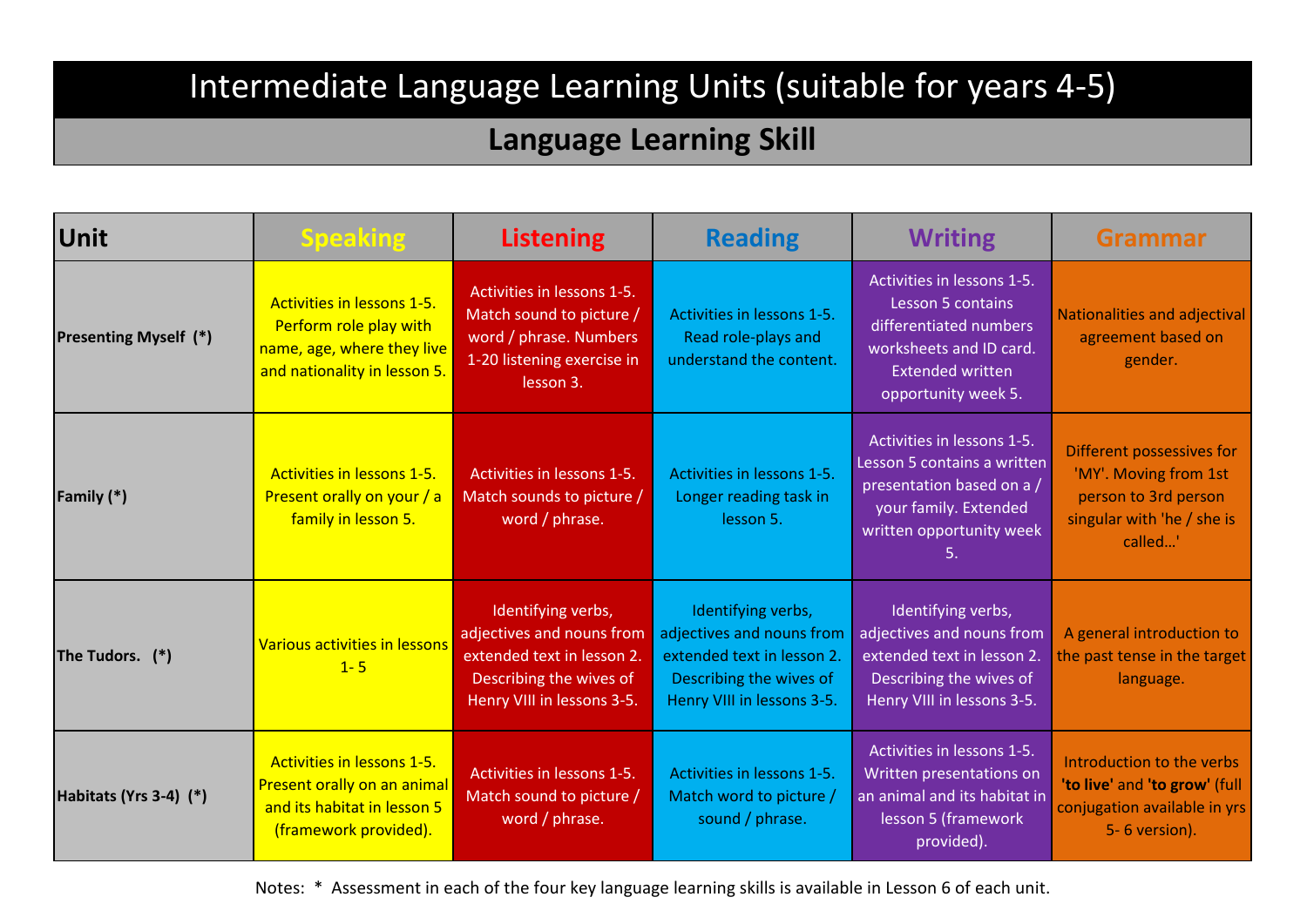### **Language Learning Skill**

| Unit                   | <b>Speaking</b>                                                                                                       | <b>Listening</b>                                                                                  | <b>Reading</b>                                                                                                          | <b>Writing</b>                                                                                                                                                  | <b>Grammar</b>                                                                                                                                |
|------------------------|-----------------------------------------------------------------------------------------------------------------------|---------------------------------------------------------------------------------------------------|-------------------------------------------------------------------------------------------------------------------------|-----------------------------------------------------------------------------------------------------------------------------------------------------------------|-----------------------------------------------------------------------------------------------------------------------------------------------|
| At the Café (*)        | Activities in lessons 1-5.<br>Café role play in lesson 5.                                                             | Activities in lessons 1-5.<br>Match sound to picture /<br>word / phrase.                          | Activities in lessons 1-5.<br>Match word to picture /<br>sound / phrase.                                                | Activities in lessons 1-5.<br>Simple worksheet in lesson<br>3. Create a menu with<br>prices in lesson 5.                                                        | 1st person singular 'I would<br>like / have' when ordering<br>food and drink.                                                                 |
| The Classroom (*)      | Activities in lessons 1-5.<br>'What I have / don't<br>have' in my pencil case in<br>lesson 5.                         | Activities in lessons 1-5.<br>Matching sound to picture<br>/ word / phrase in lessons<br>$3-4.$   | Activities in lessons 1-5.<br>Match word to picture /<br>sound / phrase.                                                | Various tasks in lessons 1-5.<br>'I have / I don't have'<br>worksheets in lesson 3.<br><b>Extended written</b><br>opportunity week 4.                           | <b>Gender and indefinite</b><br>article. Learning to sort and<br>categorize by article. Use of<br>the negative when saying 'I<br>do not have' |
| Do You Have A Pet? (*) | Activities in lessons 1-5.<br>Oral class survey /<br>interview on pets in lesson<br>5.                                | Activities in lessons 1-5.<br>Match sound to picture /<br>word / phrase throughout<br>whole unit. | Activities in lessons 1-5.<br>Match words to picture /<br>sound / phrase. Create pet<br>ID card in lesson 5.            | Various written tasks in<br>lessons 1-5. Worksheets in<br>lessons 4 and 5. Create pet<br>ID card in lesson 4.<br><b>Extended written</b><br>opportunity week 5. | Gender and changing an<br>indefinite article to a<br>definite article. Worksheet<br>in lesson 3.                                              |
| Goldilocks (*)         | <b>Activities in lessons 1-5. Say</b><br>words / parts of the story<br>to retell the story in the<br>target language. | Activities in lessons 1-5.<br>Match sound to picture /<br>word / phrase throughout<br>the unit.   | Activities in lessons 1-5.<br>Match picture, word and<br>phrase cards. Story<br>reordering worksheet in<br>lessons 4-5. | Create story minibook in<br>lesson 4-5 using picture,<br>word and phrase cards.                                                                                 | N/A                                                                                                                                           |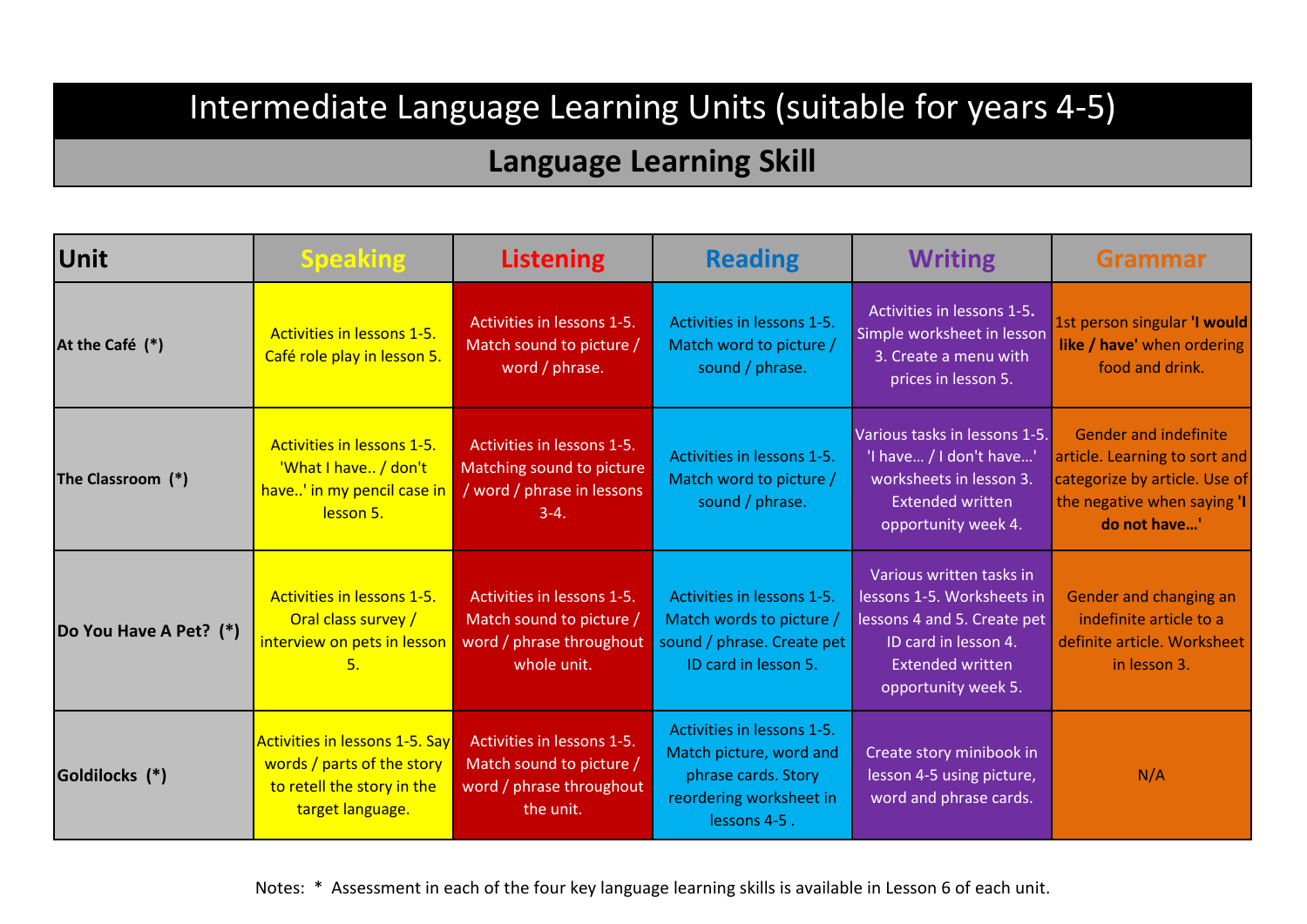#### **Language Learning Skill**

| Unit            | <b>Speaking</b>                                                                                                                                         | <b>Listening</b>                                                                                                    | <b>Reading</b>                                                                          | <b>Writing</b>                                                                                                                                 | <b>Grammar</b>                                                                      |
|-----------------|---------------------------------------------------------------------------------------------------------------------------------------------------------|---------------------------------------------------------------------------------------------------------------------|-----------------------------------------------------------------------------------------|------------------------------------------------------------------------------------------------------------------------------------------------|-------------------------------------------------------------------------------------|
| The Date $(*)$  | Various activities in lessons<br>1-5. Say months of the<br>year. Say when your<br>birthday is in target<br>language. Birthday survey<br>in lessons 4-5. | Activities in lessons 1-5.<br>Months listening exercise<br>in lesson 2.                                             | Activities in lessons 1-5.<br>Birthday reading exercise in<br>lesson 5.                 | Various tasks in lessons 1-5.<br>Birthday diary worksheet in<br>lesson 5. Extended written<br>opportunity.                                     | N/A                                                                                 |
| The Weather (*) | Various activities in lessons<br>1-5. Ask and answer what<br>the weather is like today in<br>a weather forecaster in<br>lesson 5.                       | Activities in lessons 1-5.<br>Challenging weather<br>target language. Present as listening exercise in lesson<br>3. | Various activities in lessons<br>1-5. Weather reading<br>exercise in lesson 3.          | Create weather map and<br>written weather report in<br>lesson 5. Extended written<br>opportunity.                                              | N/A                                                                                 |
| Clothes (*)     | <b>Activities in lessons 1-5. Say</b><br>what you wear in different<br>situations in lesson 3.                                                          | Activities in lessons 1-5.<br>Challenging clothes and<br>days of the week listening<br>exercise in lesson 5.        | Various activities in lessons<br>1-5. Differentiated reading<br>worksheets in lesson 5. | Various simple tasks in<br>lessons 1-5. Clothes for<br>different occasions exercise<br>in lesson 3. Extended<br>written opportunity week<br>5. | Verb 'to wear' in full<br>(present tense) with<br>consolidation activities<br>also. |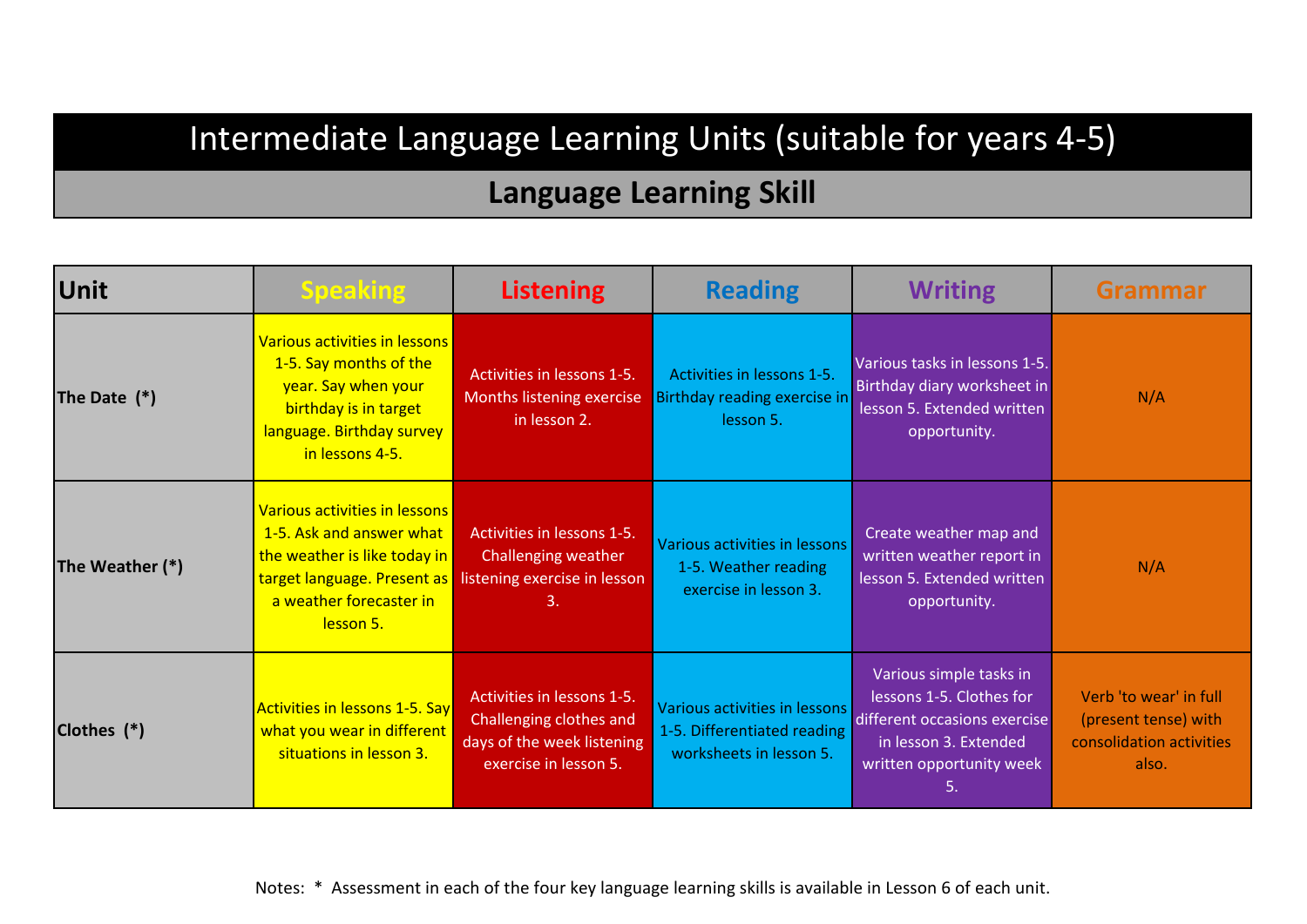| Unit             | <b>Speaking</b>                                                                                                                                                                                         | <b>Listening</b>                                                                                                                                                                                                   | <b>Reading</b>                                                                                                                                                                          | <b>Writing</b>                                                                                                                                                                                                                                                                                       | <b>Grammar</b>                                                                                                                                                                     |
|------------------|---------------------------------------------------------------------------------------------------------------------------------------------------------------------------------------------------------|--------------------------------------------------------------------------------------------------------------------------------------------------------------------------------------------------------------------|-----------------------------------------------------------------------------------------------------------------------------------------------------------------------------------------|------------------------------------------------------------------------------------------------------------------------------------------------------------------------------------------------------------------------------------------------------------------------------------------------------|------------------------------------------------------------------------------------------------------------------------------------------------------------------------------------|
| The Olympics (*) | Activities in lessons 1-5.<br>Oral presentation of<br>ancient and modern<br><b>Olympic games (lessons 1-</b><br>2). Olympic sports and the<br>verb "to do" in conjunction<br>with sports (lessons 3-5). | Various activities in lessons<br>1-5. Variety of listening<br>exercises in lesson 3-5<br>concerning Olympic sports,<br>the verb "to do" in<br>conjunction with sports<br>and describing sports as a<br>profession. | 1-5. Variety of reading<br>exercises in lesson 1-5<br>concerning the ancient and<br>sports, the verb 'to do" in<br>conjunction with sports<br>and describing sports as a<br>profession. | Various activities in lessons Various activities in lessons<br>1-5. Variety of writing<br>activities (including<br>worksheets) in lesson 3-5<br>modern Olympics, Olympic   concerning Olympic sports,<br>the verb "to do" in<br>conjunction with sports<br>and describing sports as a<br>profession. | The verb "to do" in<br>conjunction with sports<br>and describing sports as<br>someones profession<br>(using it as an adjective)<br>which requires correct<br>adjectival agreement. |
| The Romans (*)   | Activities in lessons 1-5.<br>Oral presentation of life as<br>a Roman child in lesson 5.                                                                                                                | Various activities in lessons<br>1-5. Extended listening<br>exercise in lesson 2.                                                                                                                                  | Variety of activities in<br>lessons 1-5. Story<br>re-ordering exercises in<br>lessons 1 & 2.                                                                                            | Activities in lessons 1-5.<br>Written diary exercise of<br>life as a Roman child in<br>lesson 5.                                                                                                                                                                                                     | "I am" and negative "I am<br>not" exercises in lesson 5.                                                                                                                           |
| My Home (*)      | <b>Activities in lessons 1-5. Say</b><br>where you live and name<br>the rooms in your house<br>that you have and do not<br>have.                                                                        | Activities in lessons 1-5.<br>Challenging listening<br>exercises in lessons 4 and<br>5.                                                                                                                            | Various activities in lessons<br>1-5. Differentiated<br>worksheets in all lessons.<br>Longer reading texts.                                                                             | Activities in lessons 1-5.<br>Longer written email task<br>and authentic reading task<br>week 5.                                                                                                                                                                                                     | First person singular of the<br>verb "to live" and "to<br>have". Full use of the<br>negative "I do not have".                                                                      |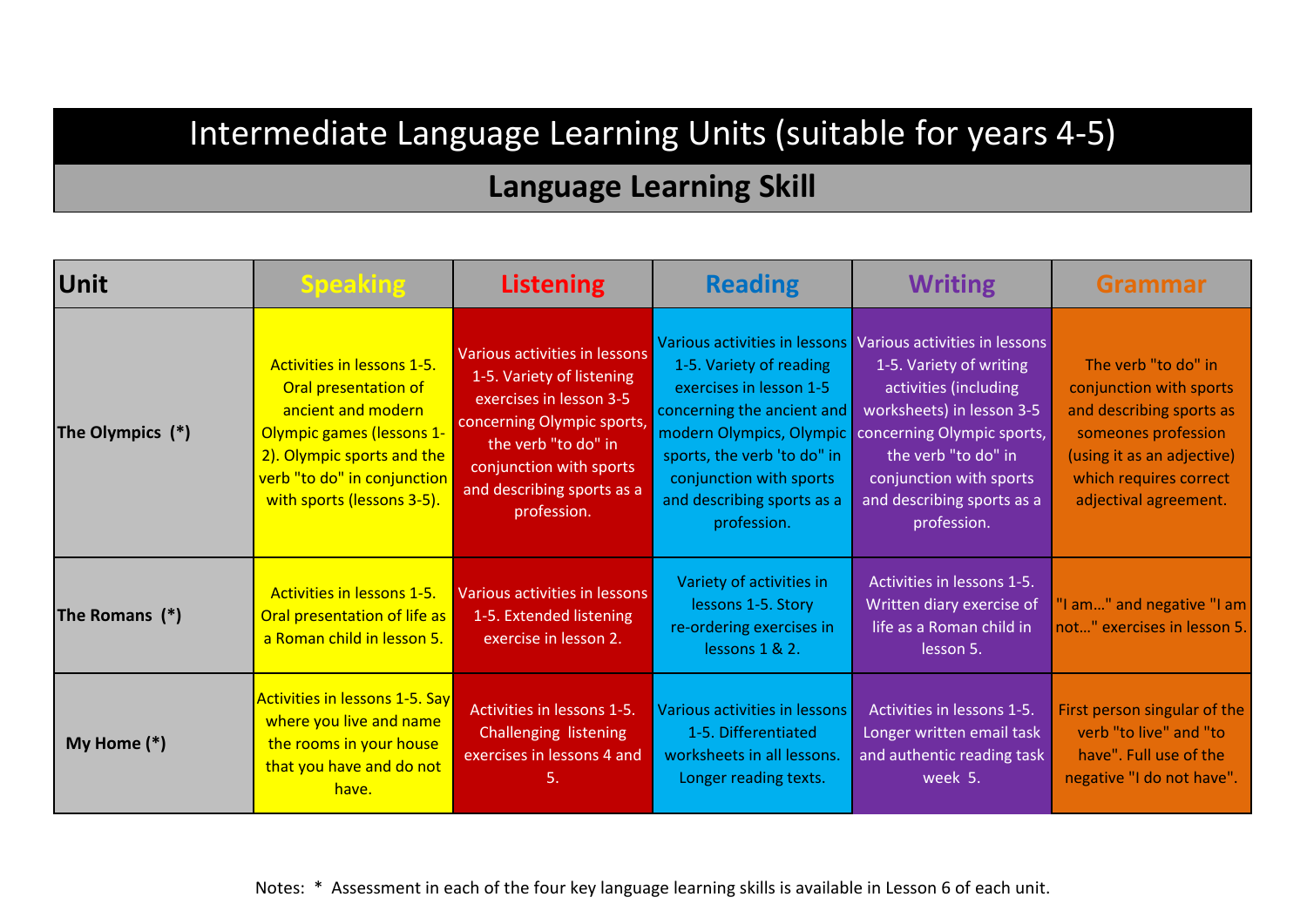## Progressive Language Learning Units (suitable for year 6)

| <b>Unit</b>                                | <b>Speaking</b>                                                                                                                     | <b>Listening</b>                                                                                                           | <b>Reading</b>                                                                                     | <b>Writing</b>                                                                                                                                                                                           | <b>Grammar</b>                                                                                                                                                                                           |
|--------------------------------------------|-------------------------------------------------------------------------------------------------------------------------------------|----------------------------------------------------------------------------------------------------------------------------|----------------------------------------------------------------------------------------------------|----------------------------------------------------------------------------------------------------------------------------------------------------------------------------------------------------------|----------------------------------------------------------------------------------------------------------------------------------------------------------------------------------------------------------|
| <b>School Subjects and</b><br>Opinions (*) | Activities in lessons 1-5.<br>School survey in lesson 2.<br>Present orally on school<br>subjects and opinions in<br>lesson 5.       | Activities in lessons 1-5.<br><b>Extended listening exercise</b><br>on school subjects, times<br>and opinions in lesson 4. | Activities in lessons 1-5.<br>Match words to picture /<br>sounds / phrases<br>throughout the unit. | Activities in lessons 1-5.<br>Written presentations on<br>school subjects and<br>opinions in lesson 5.<br>Opportunity to write an<br>email about what you like<br>and do not like at school<br>lesson 5. | Definite articles with school<br>subjects. First person<br>singular of the verb 'to<br>study'. Verb 'to go' in full in<br>lesson 4. Formulating<br>opinions and justifications.<br>Adjectival agreement. |
| The Weekend (*)                            | Activities in lessons 1-5.<br><b>Present orally on what they</b><br>do at the weekend using<br>connectives and time in<br>lesson 5. | Activities in lessons 1-5.<br>Listening exercise on<br>weekend activities in<br>lesson 3.                                  | Various activities in lessons<br>1-5. Reading exercise in<br>lesson 3.                             | Activities in lessons 1-5.<br>Written presentations on<br>what they do at the<br>weekend using connectives<br>and time in lesson 5.                                                                      | Using connectives to create<br>extended and more<br>sophisticated sentences in<br>target language.<br>Formulating a range of<br>opinions and justfications.                                              |
| WWII $(*)$                                 | Activities in lessons 1-5.<br>Present orally on life as an<br>evacuee in lesson 5.                                                  | Activities in lesson 1-5.<br><b>Extended listening task in</b><br>lesson 4.                                                | Activities in lessons 1-5.<br>Story reordering task in<br>lesson 3.                                | Activities in lessons 1-5.<br>Write a letter home on life<br>as an evacuee in the target<br>language in lesson 5.                                                                                        | <b>Grouping target language</b><br>nouns, adjectives and verbs<br>in lesson 1. Introduction to<br>past tense using 'I saw' in<br>lesson 4.                                                               |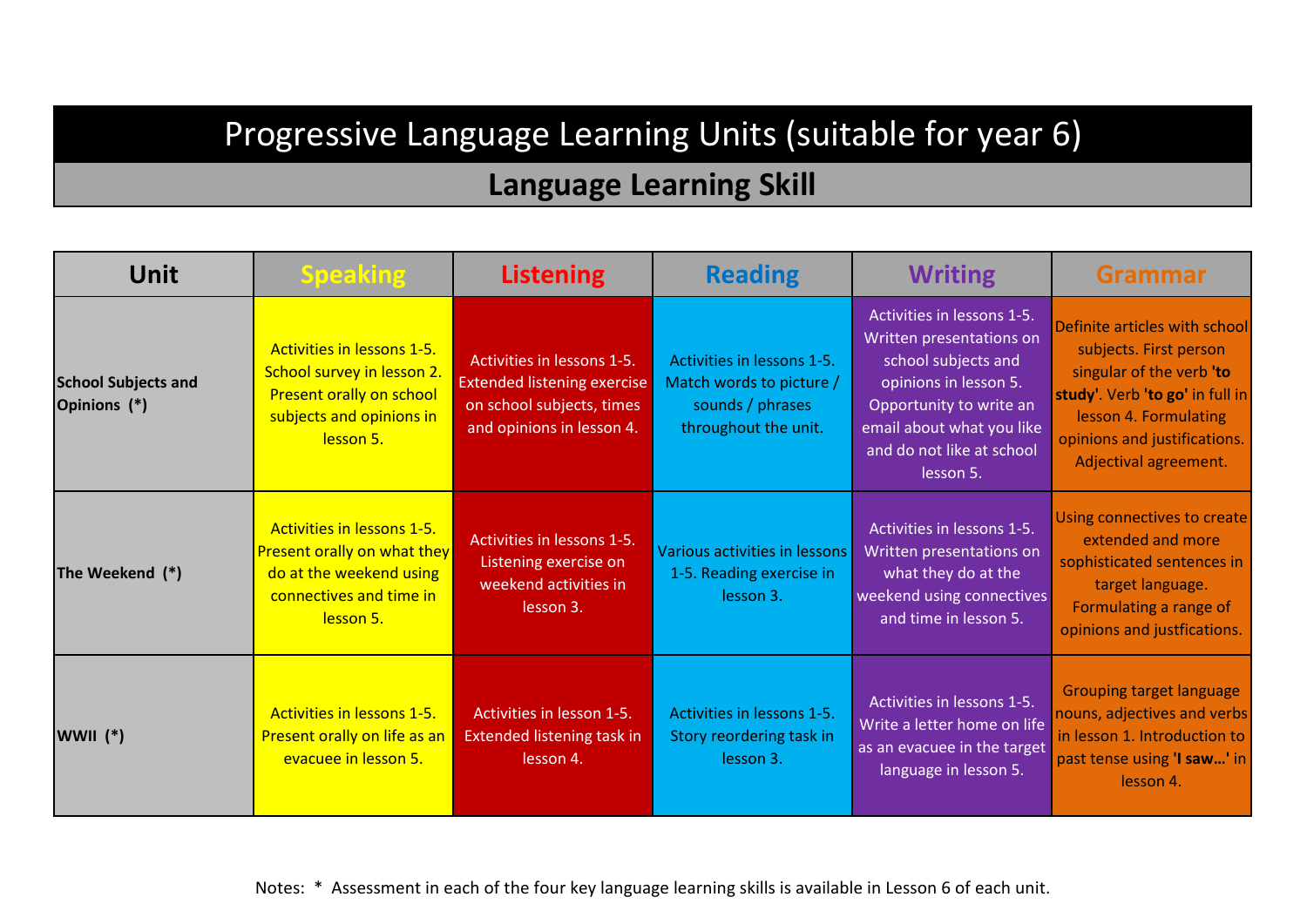# Progressive Language Learning Units (suitable for year 6)

#### **Language Learning Skill**

| <b>Unit</b>                                | <b>Speaking</b>                                                                                                                               | <b>Listening</b>                                                                                               | <b>Reading</b>                                                                                                         | <b>Writing</b>                                                                                                             | <b>Grammar</b>                                                                                                                                           |
|--------------------------------------------|-----------------------------------------------------------------------------------------------------------------------------------------------|----------------------------------------------------------------------------------------------------------------|------------------------------------------------------------------------------------------------------------------------|----------------------------------------------------------------------------------------------------------------------------|----------------------------------------------------------------------------------------------------------------------------------------------------------|
| Healthy Lifestyles (*)                     | Activities in lessons 1-5.<br>Healthy lifestyle diary in<br>lesson 4 to facilitate oral<br>presentation on healthy<br>lifestyles in lesson 5. | Variety of activities in<br>lessons 1-5. Extended<br>listening task in lesson 4.                               | Activities in lessons 1-5.<br><b>Extended reading task in</b><br>lesson 4.                                             | Various activities in lessons<br>1-5. Various worksheets<br>including written diary<br>exercise in lesson 6.               | Quantitative article "some"<br>in lessons 2 and 3.                                                                                                       |
| The Planets. (*)                           | Activities in lessons 1-5.<br>Oral presentation on a<br>planet/s.                                                                             | Various activities in lessons<br>1-5. Extended listening task<br>in lesson 3.                                  | Activities in lessons 1-5.<br><b>Extended reading task in</b><br>lesson 3.                                             | Activities in lessons 1-5.<br>Create written piece on a<br>planet/s in lesson 3.                                           | <b>Rules of adjectival</b><br>agreement with planets<br>and particularly colours in<br>lessons 4 and 5.                                                  |
| Habitats (yrs 5-6) (*)                     | Activities in lessons 1-5.<br>Present orally on an<br>animal, their adaptation<br>and their habitat in lesson<br>5.                           | Activities in lessons 1-5.<br>Match sound to picture /<br>word / phrase. LONGER<br><b>LISTENING EXERCISES.</b> | Activities in lessons 1-5.<br>Matching words to pictures<br>/ words / phrases. LONGER<br><b>TEXT PASSAGES TO READ.</b> | Activities in lessons 1-5.<br>Written presentations on<br>an animal, their adaptation<br>and their habitat in lesson<br>5. | Verbs 'to grow' and 'to live'<br>in full (fully conjugated) in<br>the present tense in<br>lessons 3 and 4.<br>Worksheets to consolidate<br>also.         |
| <b>Pronouns and regular</b><br>verbs $(*)$ | Activities in lessons 1-5.                                                                                                                    | Activities in lessons 1-5.                                                                                     | Activities in lessons 1-5.                                                                                             | Activities in lessons 1-5.<br>Create a regular verb<br>booklet in lessons 5 & 6.                                           | Pronouns in lesson 1.<br>Creating verb stem and<br>look at endings in lesson 2.<br>Regular verb endings in<br>lessons 3-5. Worksheets in<br>lessons 1-5. |